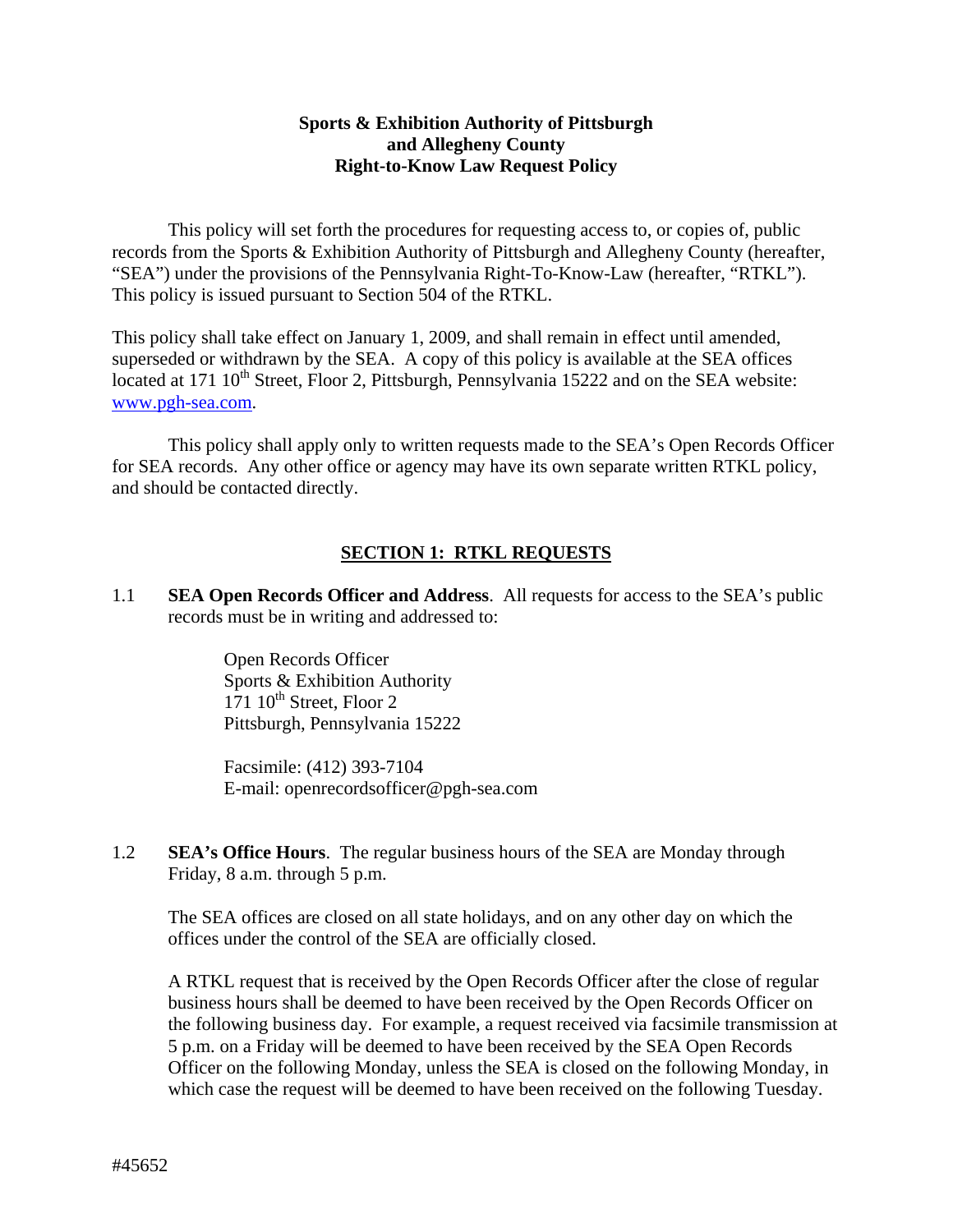- 1.3 **Methods for Delivering Written Requests**. Written requests for access to public records must be sent or delivered to the SEA's Open Records Officer via one of the following methods:
	- A. by United States Mail, postage pre-paid;
	- B. by hand-delivery to the office of the SEA's Open Records Officer;
	- C. by facsimile at the facsimile number for the SEA's Open Records Officer; or
	- D. by e-mail openrecordsofficer@pgh-sea.com.

Any written requests forwarded to other SEA personnel may result in a delayed response to your request for access to public records.

- 1.4 **RTKL Requests Must Be Delivered to the SEA's Open Records Officer**. The SEA Open Records Officer is Rosemary Carroll, In-House Attorney, and is the only SEA employee with the authority and responsibility to receive and reply to RTKL requests. No other official is authorized to receive such requests and any delay in delivery to the SEA's Open Records Officer may result in a delay to a response to your request. Delivery of an RTKL request to any person other than the SEA's Open Records Officer does not initiate the official time period in which a response is warranted under the RTKL. Such time period will begin upon receipt of the request by the SEA's Open Records Officer.
- 1.5 **Content of Request**. A request for access to public records made to the SEA's Open Records Officer must:
	- A. be made in writing;
	- B. identify the requestor by his or her full name;
	- C. contain the full address of the requestor's residence or place of business;
	- D. be signed by the requestor;
	- E. identify the return address to which the SEA's Open Records Officer should send the SEA's official response;
	- F. clearly state that the request is made pursuant to the Pennsylvania Right to Know Law;
	- G. clearly identify or describe the record or records sought by the requestor with sufficient specificity to enable the SEA's Open Records Officer to identify the record or records being requested; and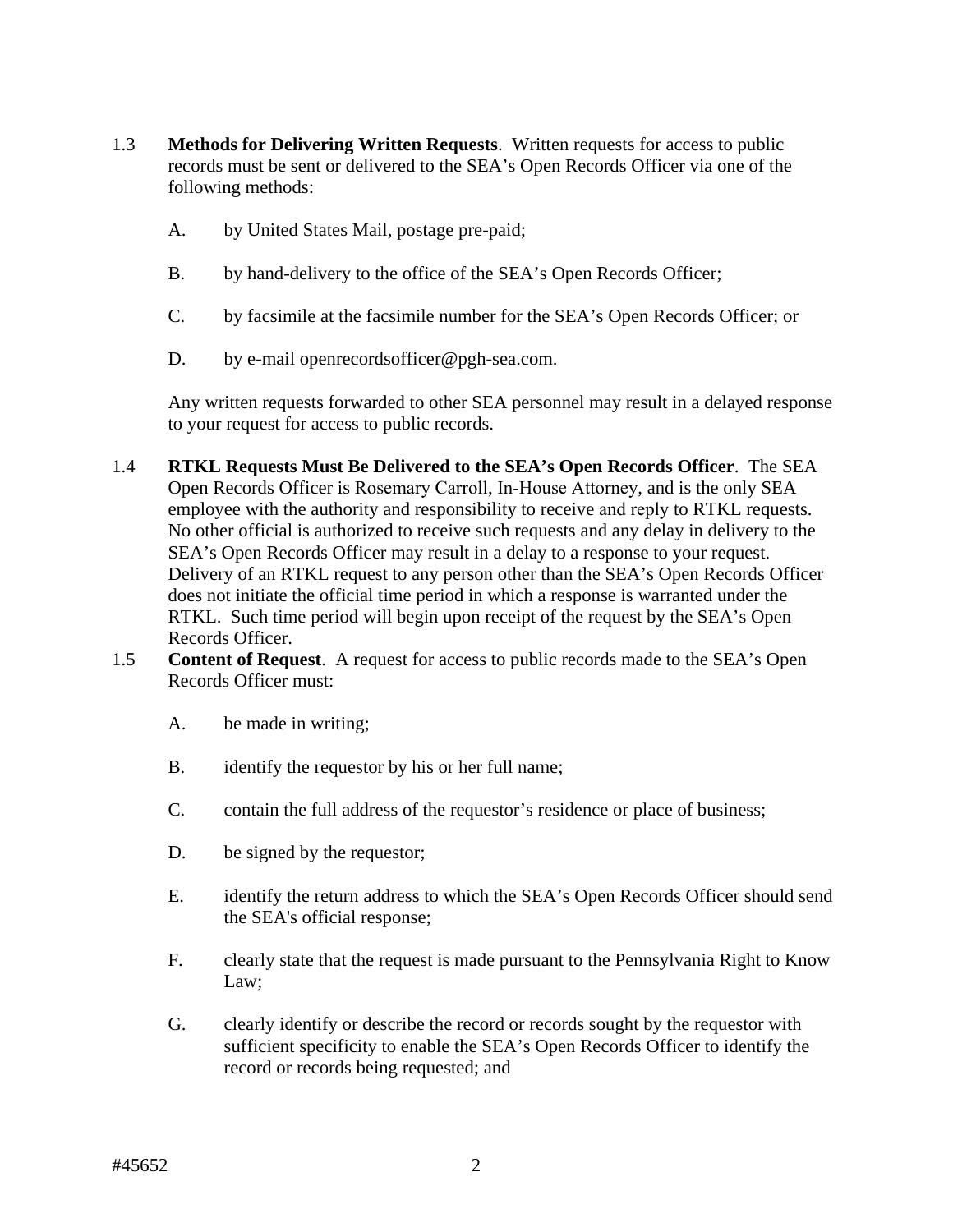H. clearly and explicitly label the document or subject as a "RIGHT TO KNOW LAW REQUEST."

The requestor may forward their request with all of the above-referenced information on their own form or on the form established by the Pennsylvania Office of Open Records, which is available online at http://openrecords.state.pa.us/.

In no instance shall the SEA be required to create a public record which does not exist nor shall the SEA be required to compile, maintain, format or organize a public record in such a manner in which the SEA does not customarily compile, maintain, format or organize the public record.

- 1.6 **Additional Request Information**. The SEA asks that a RTKL request also include the requestor's daytime telephone number in the event the SEA's Open Records Officer needs to contact the requestor to discuss his or her RTKL request or to obtain clarification or additional information related to the request.
- 1.7 **Oral, Verbal or Anonymous Requests may not be Accepted.** The SEA's Open Records Officer shall not be obligated to respond to:
	- A. oral RTKL requests;
	- B. RTKL requests that are submitted by any method other than those permitted by this policy or by statute; or
	- C. anonymous RTKL requests, or any request which does not otherwise clearly identify the information set forth in Section 1.5, above.

Any oral or anonymous RTKL request may be denied without cause. The SEA may, at its sole discretion, receive and respond to informal requests for easily accessible documents.

- 1.8 **RTKL Requests Must Be in a Separate Document**. A RTKL request must be set forth in a separate, stand-alone document, preferably on one of the approved request forms available thorough the Pennsylvania Office of Open Records. Demands or requests for access to records that are included in other documents may go unnoticed and are illadvised.
- 1.9 **Access to Documents in General**. The following provisions apply generally to the access to public records under the RTKL:
	- A. *Right to access*. The RTKL provides all legal residents of the United States with the right to inspect and duplicate public records in the possession of the SEA, subject to the limitations and exceptions as established in the RTKL, during the regular business hours of the SEA.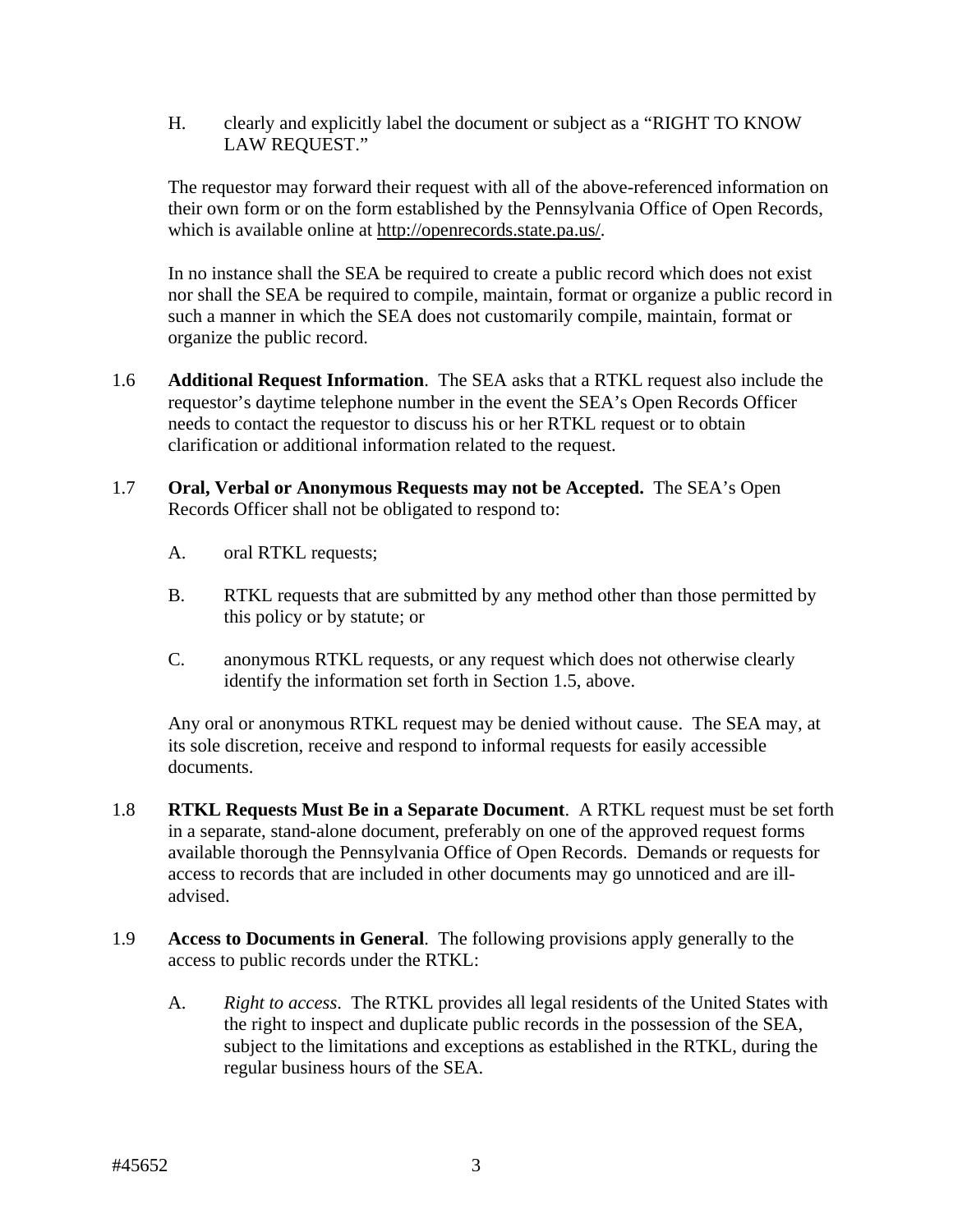B. *Physical access generally*. The SEA's Open Records Officer is the only individual in the SEA who has the authority to grant physical, in-person access to the public records in the possession of the SEA. The SEA's Open Records Officer may, in his or her discretion, impose reasonable restrictions as to the time, place and nature of the physical access to these public records. Nothing in the RTKL necessitates any local agency, including the SEA, to require access to any SEA computer, either of the SEA itself or an individual employee of the SEA.

Furthermore, nothing in this policy or under the RTKL shall prohibit the SEA from requiring the presence of a designated SEA employee when original public records are examined and inspected in person. Any requestor who does not allow the presence of such designated SEA employee shall be considered to have waived their right of access to such original public records.

- C. *Access provided by mailing a copy of the record(s)*. The SEA's act of mailing a copy of a public record to the requestor at the address given by the requestor in his or her request shall constitute providing the requestor with physical access to the public record. However, if the requestor specifically requests access to the original record and such request is an allowable request under the RTKL, access to such record will be granted pursuant to the reasonable time, place and access restrictions established by the SEA Open Records Officer.
- D. *Records available via SEA website*. Some of the SEA's public records will be made available through the SEA's official website: [www.pgh-sea.com](http://www.franklinparkborough.us/). Physical access to such records is considered to have been provided for all records contained on the SEA website. Where the SEA has already posted a requested record on the SEA website, the SEA will be deemed to have complied with any request for access to such record and the requestor will be directed to access the record via the website.

## **SECTION 2: THE SEA RESPONSE**

- 2.1 **Receipt of a Written Request for Access**. Upon receipt of a written request for access to a record, the SEA shall make a good faith effort to determine if the record requested is a public record and whether the SEA has possession, custody or control of the identified record, and to respond as promptly as possible under the circumstances existing at the time of the request.
- 2.2 **Response Time after Receipt of Written Request**. The time for response shall not exceed five (5) business days from the date the written request is received by the SEA's Open Records Officer. Failure by the SEA to send a response within five (5) business days of receipt of the written request for access shall be deemed a denial of the request. If the SEA's Open Records Officer determines that the request requires further review, the Open Records Officer shall provide written notice to the requestor within five (5) business days indicating the reason for the review, a reasonable date a response is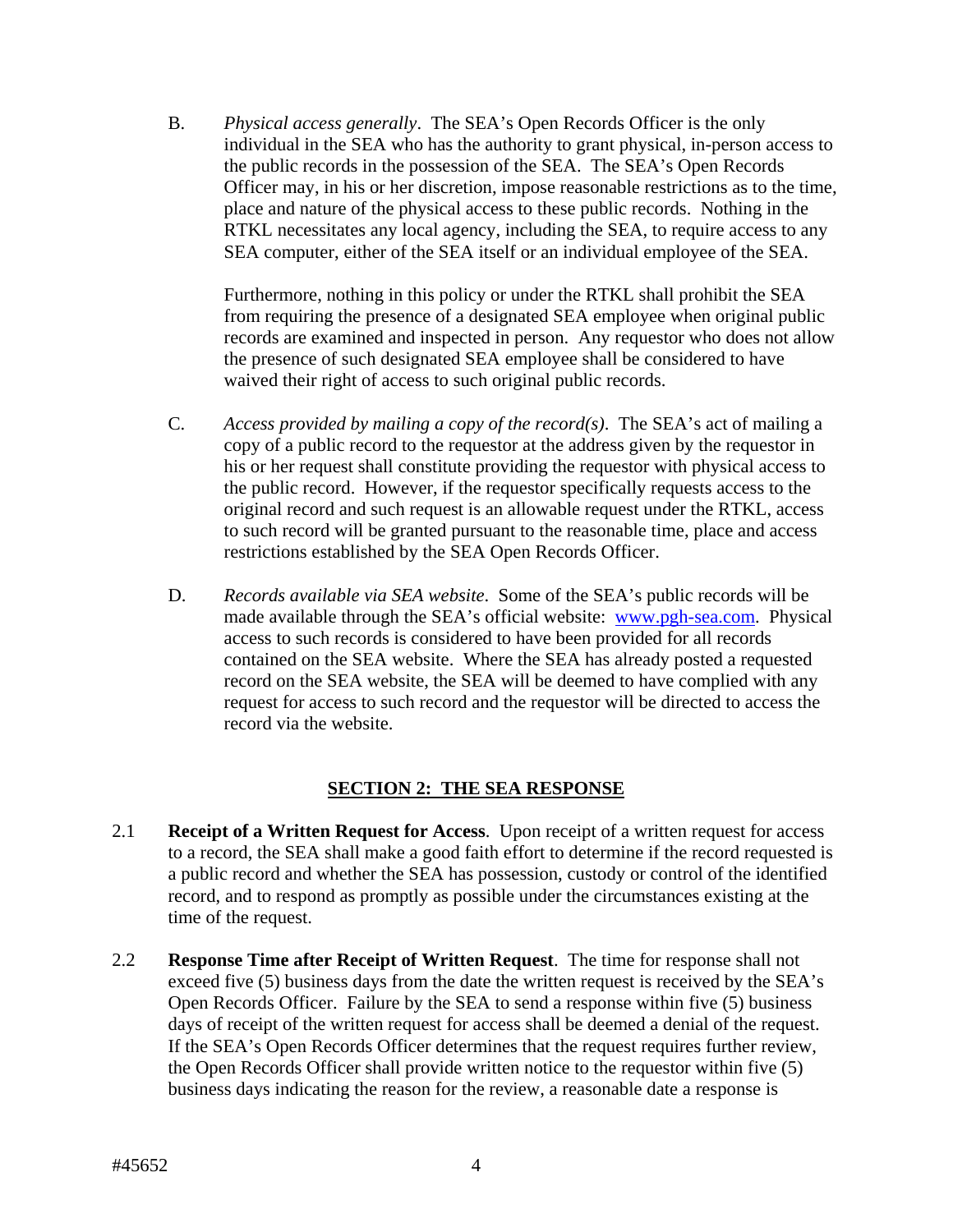expected and an estimate of all applicable fees owed. Review of the request may occur in situations where:

- A. the request for access requires redaction of a record;
- B. the request for access requires the retrieval of a record stored in a remote location;
- C. a timely response to the request for access cannot be accomplished due to bona fide and specified staffing limitations;
- D. a legal review is necessary to determine whether the record is a record subject to access under this act;
- E. the requester has not complied with the agency's policies regarding access to records;
- F. requester refuses to pay applicable fees authorized by this act; or
- G. the extent or nature of the request precludes a response within the required time period.

If the date that a response is expected to be provided is in excess of thirty (30) days, following the five (5) business days referred to above, the request for access shall be deemed denied unless the requestor has agreed in writing to an additional extension of time.

- 2.3 **Denial of Written Request**. If the SEA's response is a denial of a written request for access, whether in whole or in part, the denial will be issued in writing and will include:
	- A. a description of the record requested;
	- B. the specific reasons for the denial, including a citation of supporting legal authority;
	- C. the typed or printed name, title, business address, business telephone number and signature of the Open Records Officer on whose authority the denial is issued;
	- D. the date of the response; and
	- E. the appeal procedure for denials of access under the RTKL.
- 2.4 **Appeals of a Denial of a Written Request**. All appeals of the denial of a written request shall be in accordance with the RTKL and any regulations created with respect thereto. The official appeal procedure shall accompany the SEA's response for all full or partial denials of access as set forth above.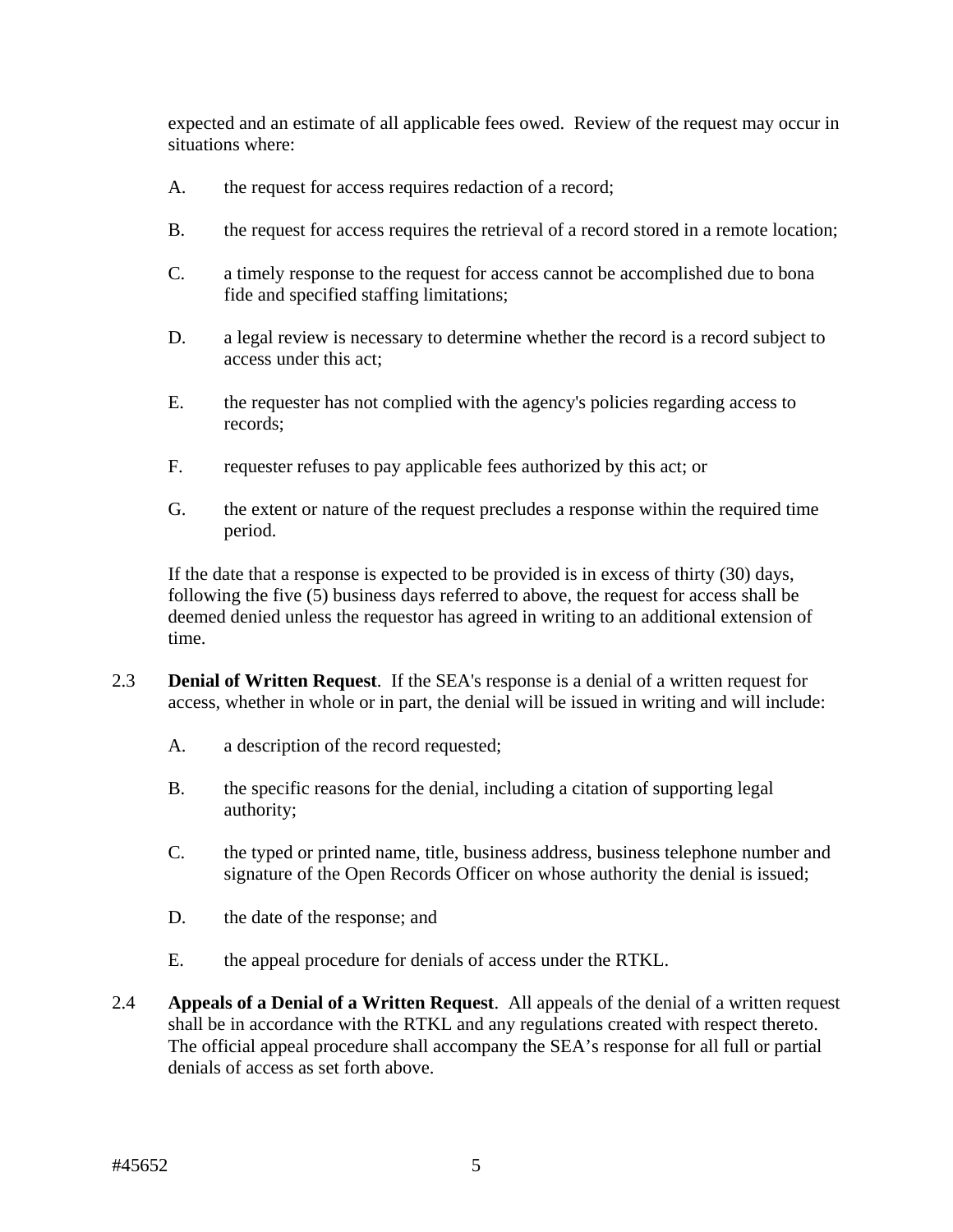2.5 **Delegation**. The SEA's Open Records Officer may delegate matters regarding responding to a RTKL request to a member of the SEA staff, or to the SEA's legal counsel.

## **SECTION 3: FEES**

- 3.1 **Fees in General**. The cost of providing access to public records is to be borne by the requestor, and will be charged to the requestor by the SEA in accordance with the RTKL.
- 3.2 **Standard fees**. The following fees may be imposed upon the requestor as established by the Pennsylvania Office of Open Records as follows:
	- A. *Photocopies*: [A "photocopy" is either a single-sided copy or one side of a double-sided black-and-white copy of a standard 8.5" x 11" page]
		- $\bullet$  \$0.25 per page.
	- B. *Certification of a Record*:
		- \$1.00 per record, not per page. Please note that certification fees do not include notarization fees.
	- C. *Specialized Documents*: [For example, but not limited to, blueprints, color copies, non-standard sized documents]
		- Actual Cost.
	- D. *Facsimile/Microfiche/Other Media*:
		- Actual Cost.
	- E. *Postage*:
		- Fees for postage shall not exceed the actual cost of mailing.
	- F. *Conversion to paper or other media*:
		- If a record is only maintained electronically or in other non-paper media, duplication fees shall be limited to the lesser of the fee for duplication on paper or the fee for duplication in the original media unless the requester specifically requests that the record be duplicated in the more expensive medium.
	- G. *Prepayment*:
		- Prior to granting a request for access in accordance with the RTKL, the SEA may require a requester to prepay an estimate of the fees authorized